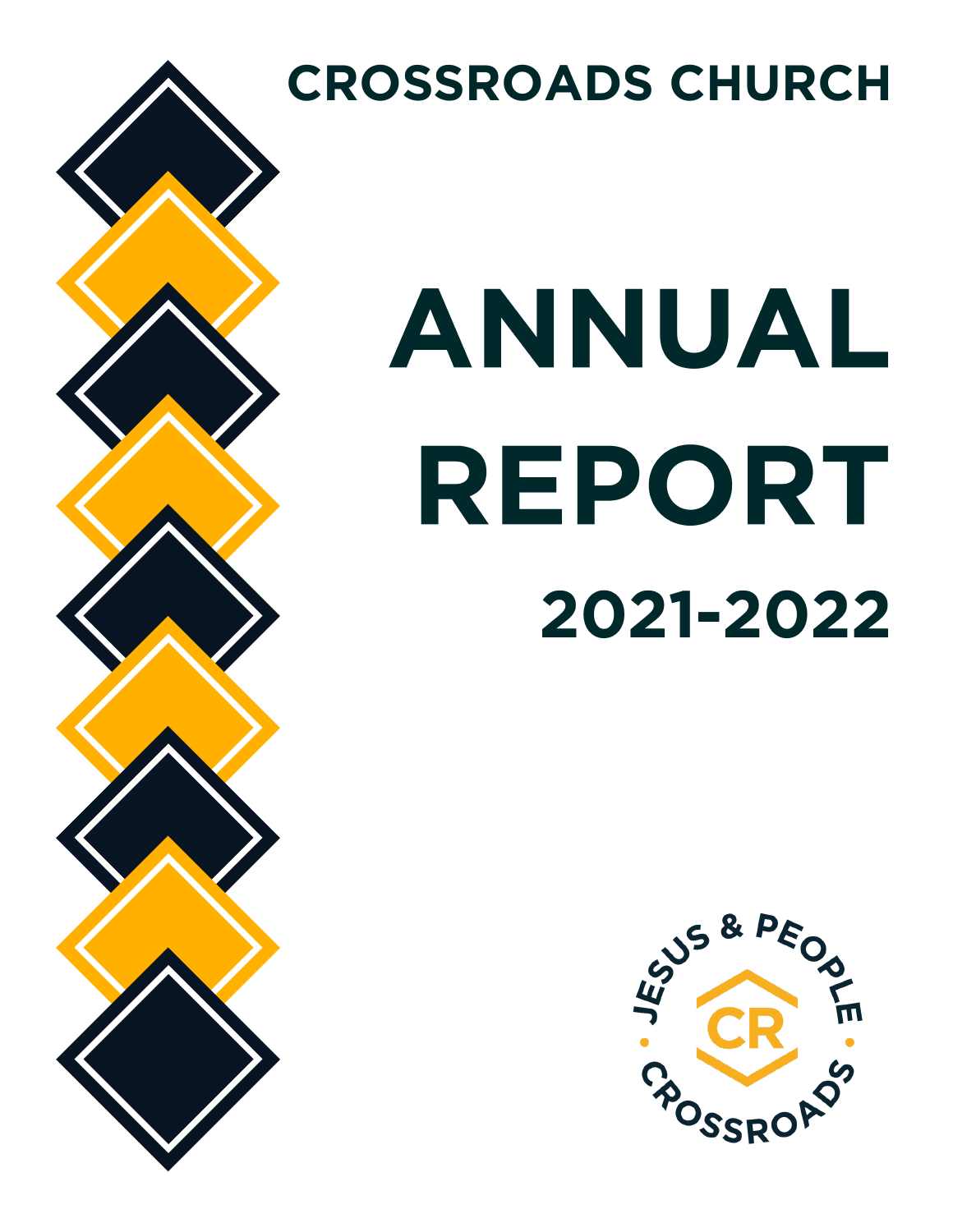## Lead Pastor's Report

As I write this report, I am reminded of what Solomon wrote in the Old Testament book of Ecclesiastes:

"There is a time for everything, and a season for every activity under the heavens: a time to be born and a time to die, a time to plant and a time to uproot…." —Ecclesiastes 3:1-2

I am about to enter a new season as I "retire" as the Lead Pastor of Crossroads on September 1. Although I will stay engaged and on staff in a reduced role, this is my final report. And it's my 30th report!

A lot has changed at Crossroads since 1992 when our name was "Community Covenant Church of Cottage Grove." We're now "Crossroads" and we have campuses in Eagan, Woodbury, Hastings, Cottage Grove, along with a huge online campus. We're no longer a church of a hundred people, but a church of thousands of people.

As we move forward, things will change. What won't change?

- 1. A laser-like focus on those far from God. As long as there is one more person who has yet to meet and be changed by Jesus, we won't stop reaching out.
- 2. A heart (and responsibility) for those in need, from our backyard to the ends of the earth.
- 3. A commitment to relevant, Biblical preaching. In a world where truth is up for grabs, we will continue to anchor our lives in God's unchanging Word.

4. A pledge to keep the pathway to Jesus unencumbered. By that, I mean we won't get sidetracked by "the issues of the day" (taking sides politically or getting involved in the culture wars). We are going to keep it simple and invite kids, teens, and adults to FOLLOW JESUS.

I'm excited about the future of Crossroads Church. God has given us a wise and mature Board of Elders, and a godly and gifted staff. And God has filled Crossroads with selfless and sacrificial people like yourself!

Thanks for your partnership. I look forward to serving with you in the days to come.

> Phil Print Lead Pastor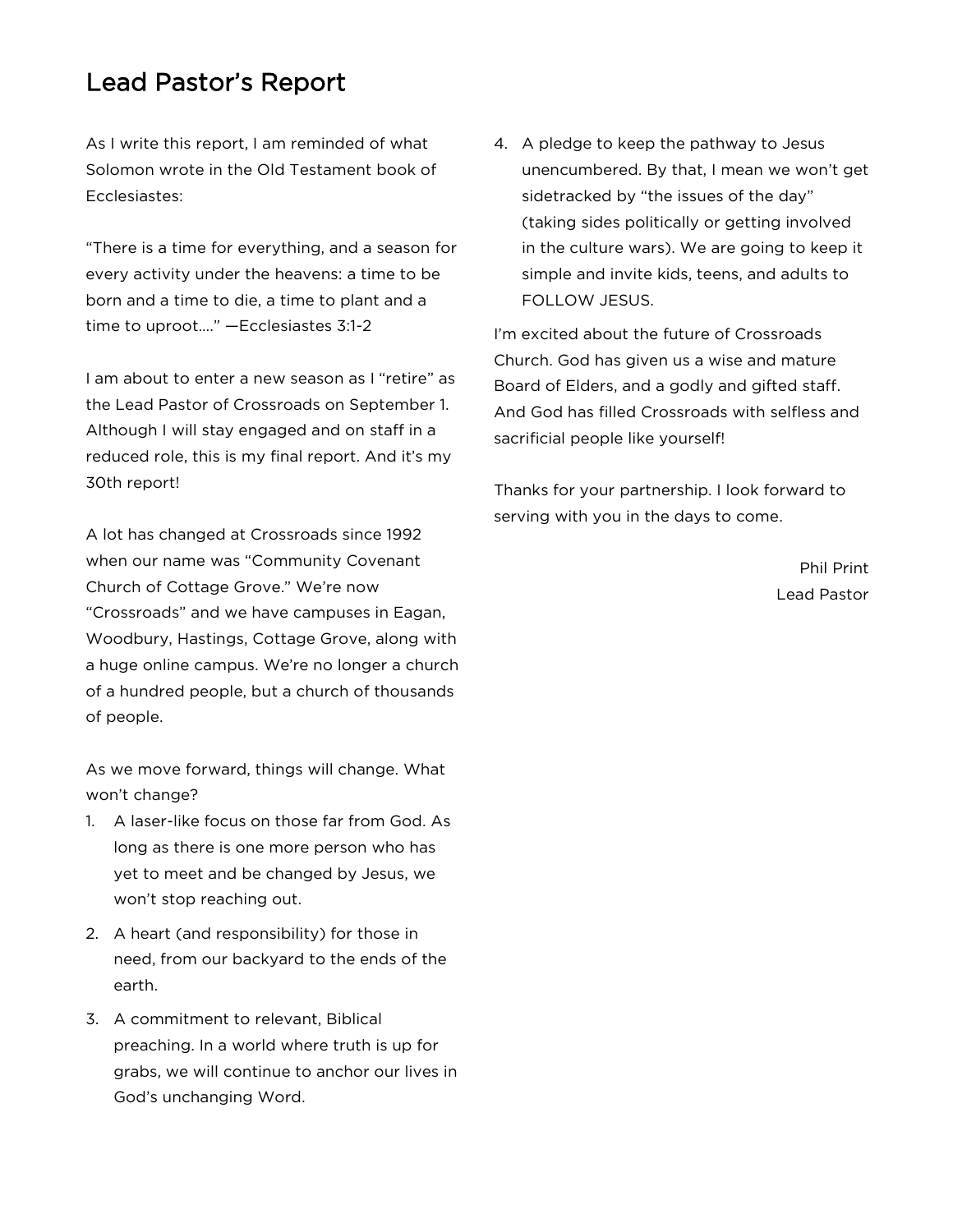## Campus Pastors' Reports

#### COTTAGE GROVE CAMPUS:

It has been an amazing year in Cottage Grove! We officially relaunched our campus in October. In the 7.5 months of gathering together, we've seen 12 people go public with their faith through baptism, and have over 125 people serving on the weekend. Our weekend attendance averages 115 adults in service and 20-30 volunteers. Not only that, but we've seen nearly 80 families be part of CR Kids at Cottage Grove since October, with 19 of those families being brand new to Crossroads!

Not a week goes by where I don't get to meet with someone reconnecting with Crossroads for the first time since quarantine, or checking out church for the first time just to "see what it's like." It has been so fun hearing stories of people meeting and being changed by Jesus through things like sharing a meal at an Alpha table, or having some lunch at a food truck after service. We even had people check out church for the first time because we painted the building!

If you've joined us on a Sunday in CG, you know that God has put together a pretty incredible team for our campus. Over this year, we have hired a producer, a worship leader, and a kids pastor. Every Wednesday, we spend time praying for our campus (and our church as a whole), and it's so encouraging to hear the heart our team has for the people of Cottage Grove. It is so much fun getting to serve with a team of people who are so passionate about what they do, and committed to the campus they love.

Selfishly as a dad, it's been really fun seeing momentum continuing to pick up in CR Kids. Since Christmas, we've had a number of families start coming to Crossroads because of our Kids Ministry! As we move into the next year, it's going to be so important to recruit more volunteers to add to the outstanding volunteer team in CR Kids so that we're able to continue to grow as a campus and care well for the kids of our community.

For the coming year, we continue to pray that God would build our volunteer teams. In the midst of that, we're also continuing to take strides to make our campus an engaging and welcoming environment so that as people walk in, they notice something different. From fresh coats of paint to updating technology, I'm excited to see how God moves in everything from the details to the big picture as we keep praying for one more person to meet and be changed by Jesus.

> Austin Walker Campus Pastor

#### EAGAN CAMPUS:

The last year has been a blur! I cannot believe it is time for the annual report for the Eagan Campus! Do you know what I love about thinking through and writing this report? It gives me a moment to pause, to recognize, and to celebrate all the things God is doing at the Eagan Campus. Over the last year, life change seems to be everywhere. For example, there is a young mother who found CR through her young son. His love for CR Kids encouraged his mom and dad to start attending CR. The result… a life once on a downward spiral into addiction became a story of reconciliation and redemption! This young mother – now sober –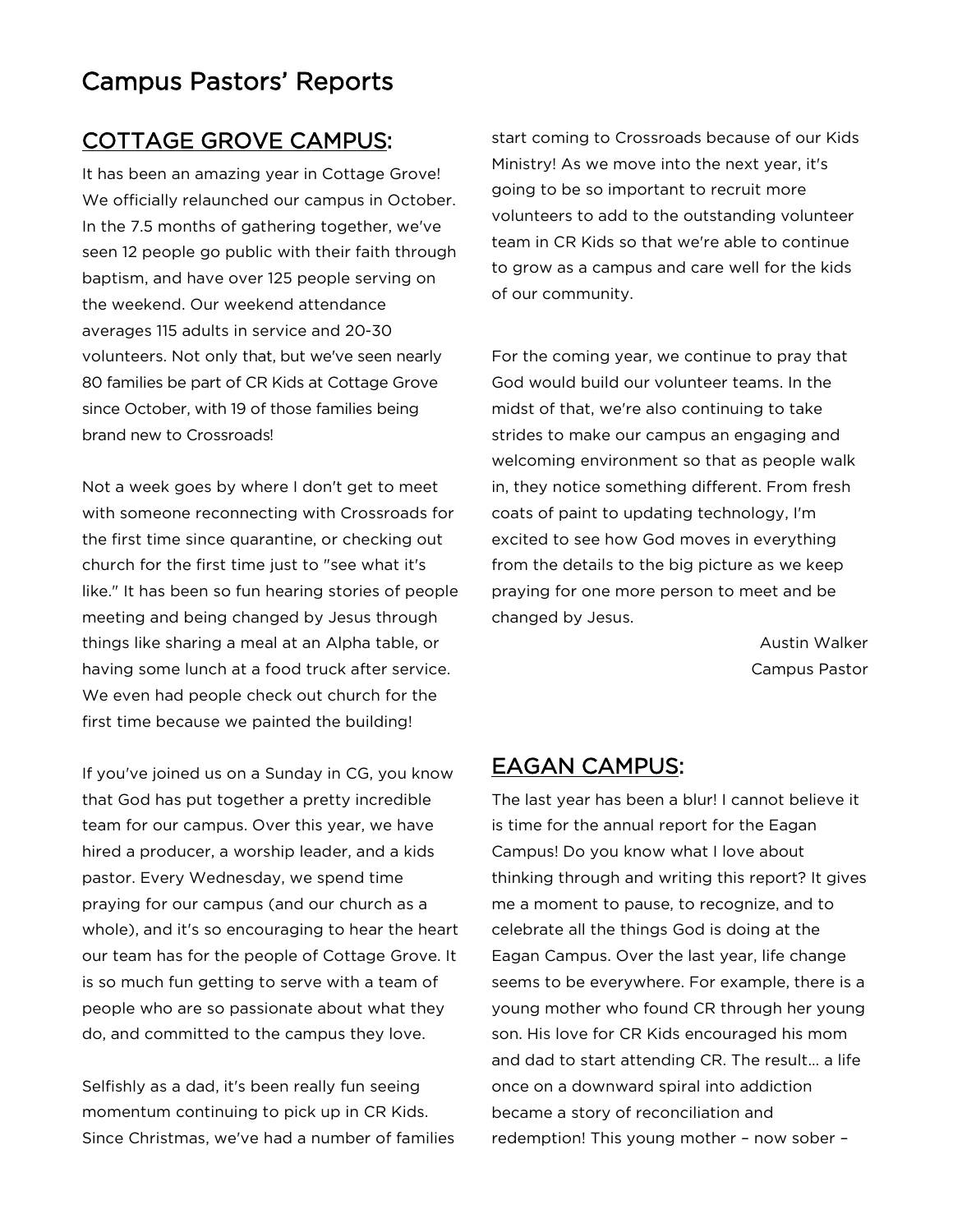# Campus Pastors' Reports

said yes to Jesus and yes to baptism! Now, here is the really cool thing – she is not the only one who experienced that kind of life change last year. At the Eagan Campus alone there were a handful of others with different but similar stories of finding life in their relationship with Jesus!

So, when I talk about the many new families coming to CR this year (actually 100% more than last year); or the nearly 80% growth of those attending worship services on Sunday or for the first time since 2018 (yup 2018), we saw more than 300 people gather for Easter, I am celebrating how God is moving to allow CR Eagan to be a beacon of hope on the second highest hill in Eagan! Yes, I am excited to pause, to recognize, and to celebrate all the things God has done and I cannot wait to celebrate the year to come at the next Annual Meeting!

> Chad Melton Campus Pastor

### HASTINGS CAMPUS:

I'm so incredibly grateful for the people that I get to do life with as the campus pastor in Hastings. The people of the Hastings Campus have such an amazing heart to serve, love, and grow. They're a huge part of the reason why so many of the things that have happened over the past year have been as successful as they have been. They've partnered with God in powerful ways that have echoed into eternity. They've attended and helped host Alpha (nearly 100 adults participated!), they've stepped up to serve on weekly teams, they've helped start an ongoing recovery group on Monday nights, they've

invited friends to attend and get involved, and they've loved their neighbors well in the polarized world we all find ourselves in.

On the kids side of things, we've seen an increase in our overall volunteer base with many new additions (youth and adult) to the team over the past year. Kailey Johnson has done a wonderful job connecting with families and empowering leaders. I love floating back there on occasion to see the countless kids who don't ever want to leave that space!

On the youth side of things, we've seen a record number of kids at CR Youth on Wednesday nights throughout this past year. Grace Brager has done an incredible job building the volunteer team for Wednesday nights and creating a space that middle and high school kids love to be at. My current 5th grader CANNOT wait to be part of the youth ministry when the summer starts!

We're blessed to have two incredible worship leaders at the Hastings campus with Jesse Italiano (who also serves as part-time campus pastor) and Lindsey Semrau. I can't tell you how many times people visiting from out of town or for the first time have shared with me how amazing their leadership is on Sunday mornings. These two bring a great presence from stage and also a pastoral heart off of the stage.

I'd be remiss to forget to mention the role of Robin Burow over the past year as the campus admin. She keeps all of us organized (and our whole organization!) with her thoughtfulness and thoroughness in all she does. In addition to her role in Hastings she has also helped with admin duties at Eagan and with a variety of discipleship needs throughout the year.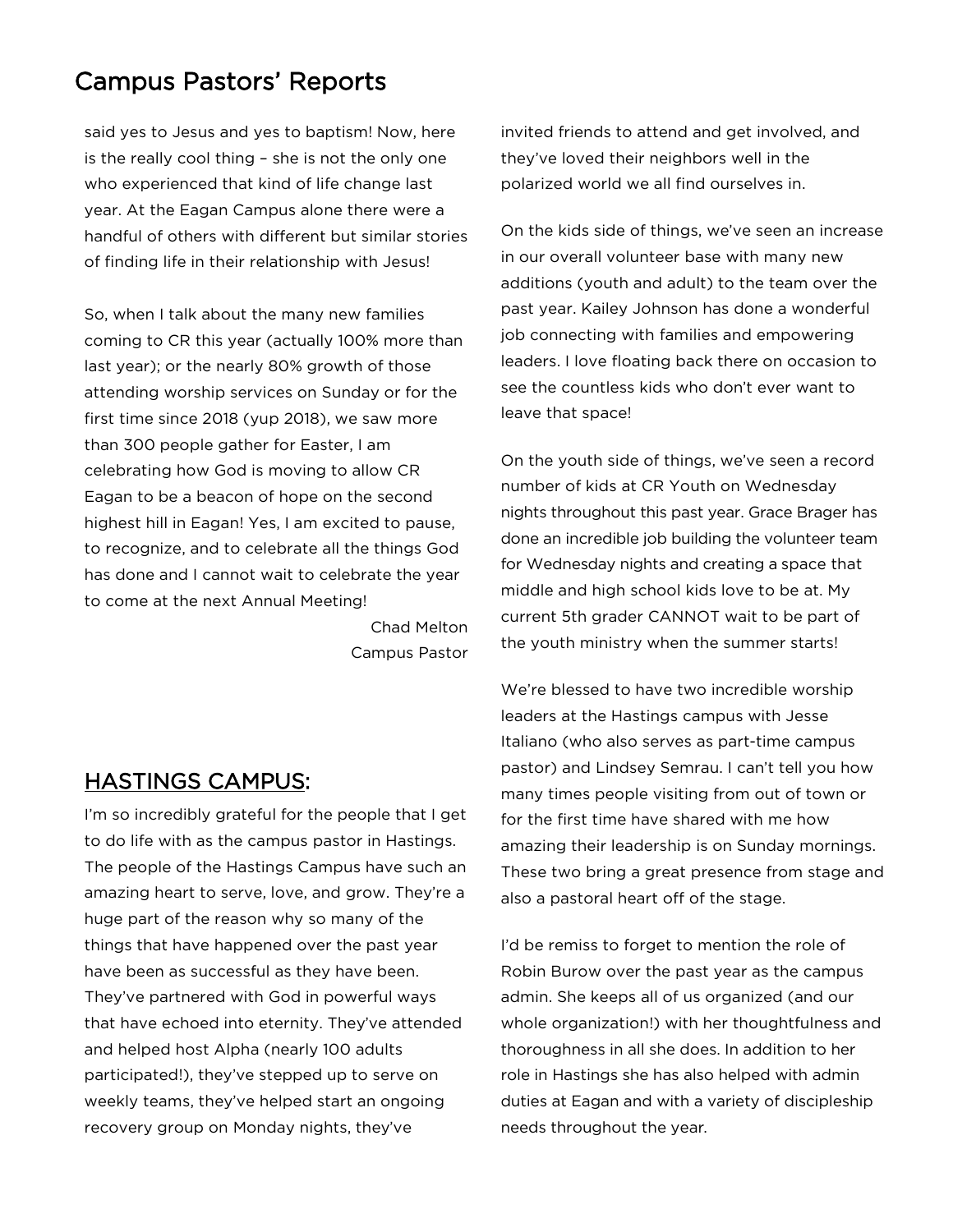## Campus Pastors' Reports

As I consider this past year, I fully acknowledge the difficulties that we have faced, I take note of the ways God has worked in it all, and I look to the future hopeful for what he will do in and through each of us in this next season.

> Tim Stanley Campus Pastor

#### WOODBURY CAMPUS:

The last year can be summed up in one word: unwavering. You might be thinking otherwise with the unknowns of the pandemic still too familiar. At the Woodbury Campus, however, our staff has been unwavering in every area of ministry. At every staff position, we have seasoned ministry veterans who continue to push the envelope of professional, spirit-led ministry.

Not only are we staffed and ready for the future, but our volunteer ministry is also set up well to build on. We currently have over 400 volunteers serving across kids, youth, and weekend services which include tech and production, prayer, greeting, worship center hosts, safety, and café teams. This may seem like a lot of volunteers, but each ministry area is continuing to grow which means there will be a need for volunteers to continue to be added to the teams allowing for continued kingdom growth.

One of the numerous, amazing ways that God has moved over this last year has been through our Alpha course we offered starting in January of 2022. We saw around 150 people sign up, learn

about Jesus, grow in their faith, and ask some hard questions about Jesus and faith. We even hosted an Alpha retreat at the Woodbury campus. We saw mature Christians grow in their faith and understanding, and many young believers or people questioning their faith come to a safe, non-judgmental setting to journey with Jesus and grow in relationships with other Crossroadians!

Lastly, CR Kids has had an incredible year of growth. Not only has the volunteer team continued to grow in adult and teen volunteers, the amount of new families and kids has grown significantly! Over the last 12 months, we have seen 305 new kids check into CR Kids at the Woodbury Campus alone. 159 of those kids have checked in two or more times. 36 have checked in at least 10 times. This may seem like a dwindling number but that is close to one new family per month choosing Crossroads as their home church. This is a pretty great trend especially when Woodbury CR Kids attendance is hovering around 25% of the adult service attendance which is 5% above the national average of kids:adult ratios.

All in all, this was an incredible year and I cannot wait to see where God brings us over this next year of ministry as we continue to add to our volunteer base in preparation for the expanded growth expected in 2022-23!

> Josh Miller Campus Pastor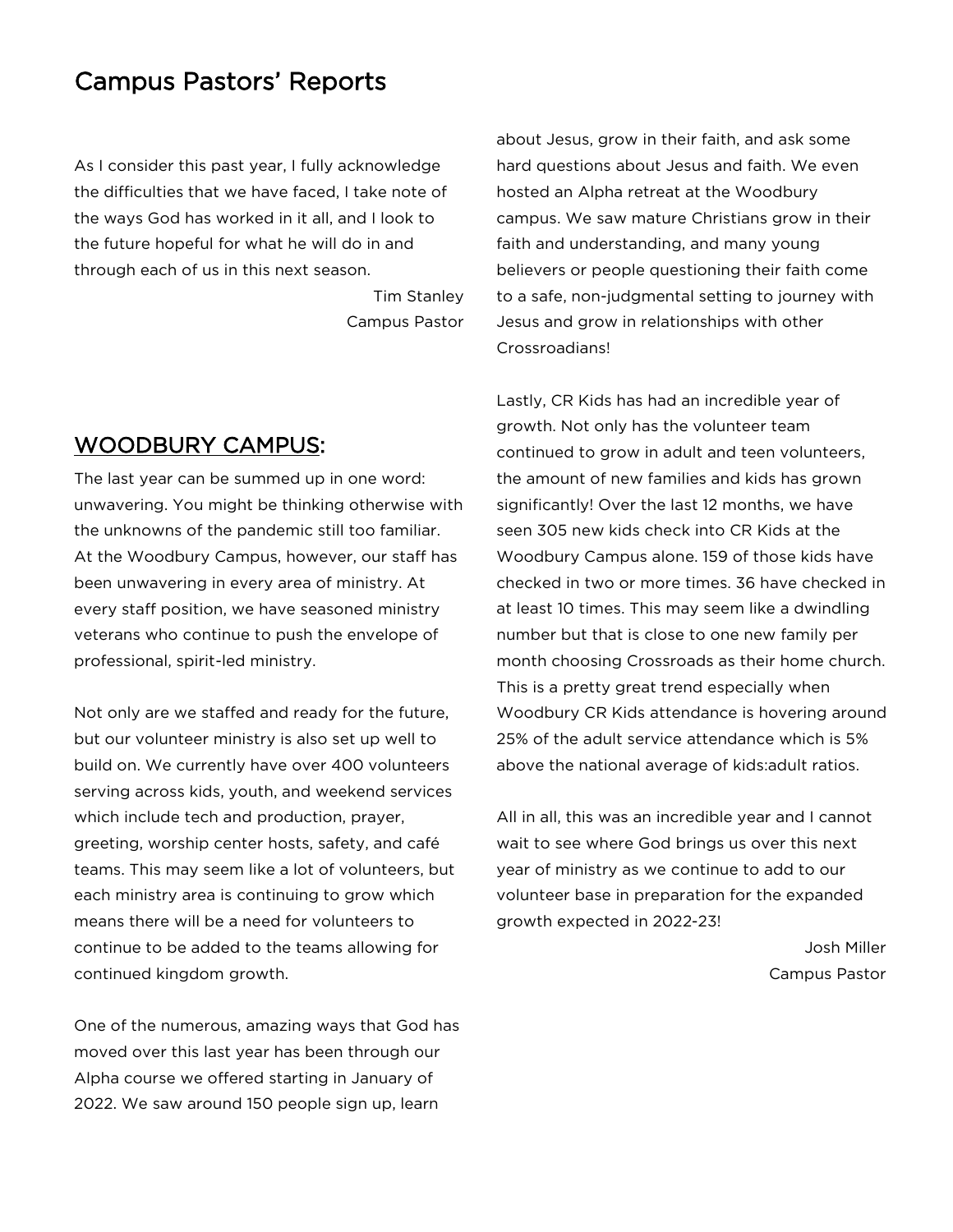# Discipleship Report

Discipleship ministry at Crossroads has been very exciting and impactful in 2021-2022. We've seen hundreds of people taking next steps in their faith this year through our Growth Track (Starting Point, Connections, Foundations and Groups), baptism, Alpha, Give Hope/Do Good initiatives and through our mission trip to Mississippi this winter. Here are a few numbers that explain what God has been up to through discipleship at Crossroads:

- 141 groups offered (including 47 Alpha tables);
- 830 unique individuals in groups in 2021- 2022;
- 418 adults registered for Alpha;
- 94 baptisms;
- 23 new members;
- \$77,684.72 given through Give Hope.

Some highlights for this past year include:

- Our outdoor baptism last July at Schulze Lake Beach in Eagan. We were able to worship together and celebrate baptism together as one church across four campuses. (Next outdoor baptism, June 12)!
- Elijah small groups. We studied Elijah this fall in all small groups and through the weekend teaching series. This series was fun and brought unity as everyone studied the same content.
- Alpha. Alpha is a program surrounding the biggest questions of faith and life. It kicked off in January at all campuses and online and was a HUGE HIT. We saw hundreds of people's faith take off for the first time, or for the first time in a long time. Every campus is planning to host Alpha again this fall.

The return of mission trips! We were able to put together a team this winter to head to Mississippi to rebuild homes damaged by severe flooding last June and we are planning a trip back to our mission partners in London this summer.

Thank you for your participation in and promotion of discipleship at Crossroads! Every member and attender of CR that attends and invites others to discipleship events and activities is a part of our mission to reach one more person for Jesus. People meet Jesus through invitation and are discipled through participation -so again, thank you! We are looking forward to another fruitful year in discipleship at Crossroads.

> Joelle Hassler Executive Pastor of Discipleship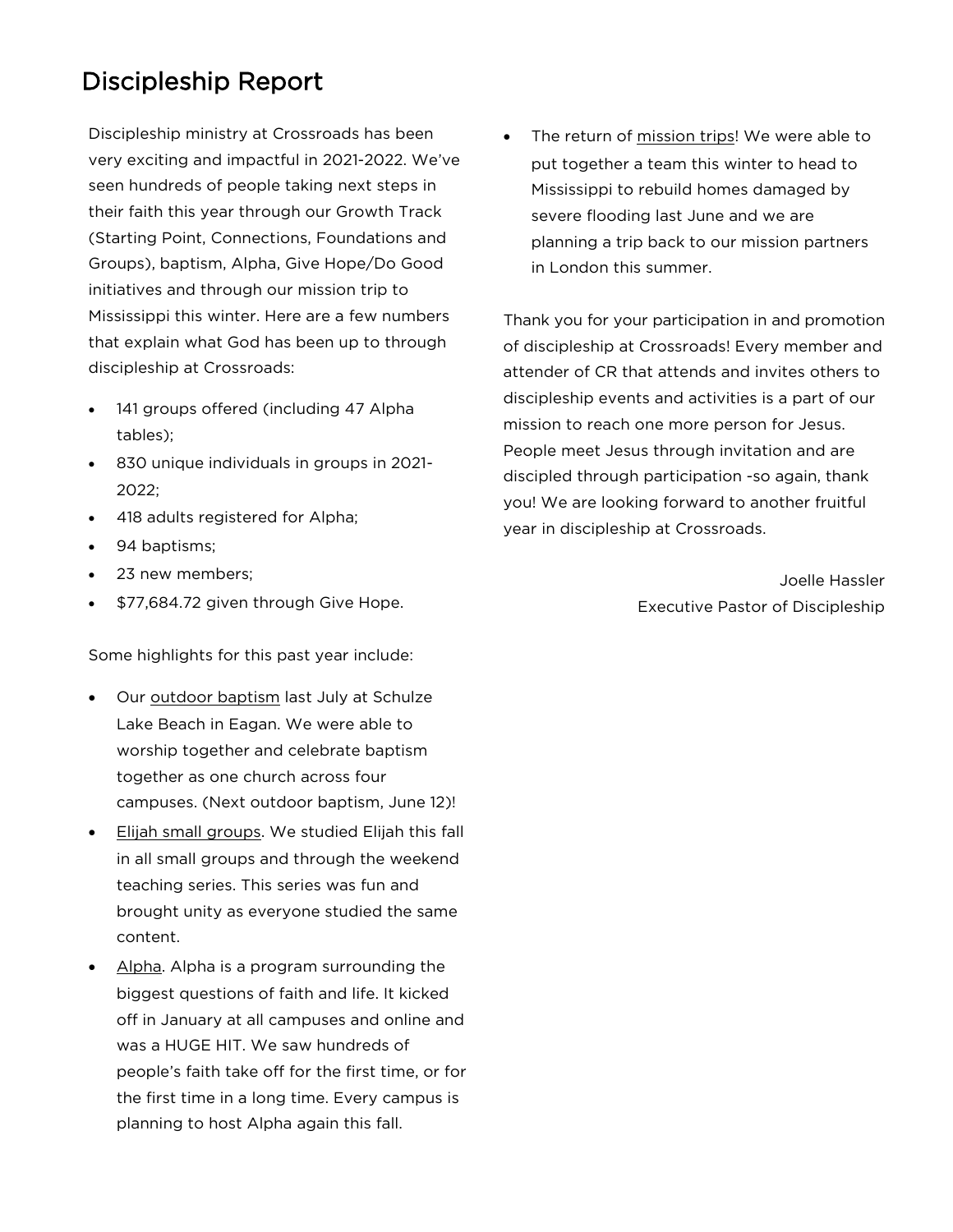## Next Gen Report

At Crossroads, we strive to do our very best to reach this next generation for Jesus. Before you read the Next Gen highlights from this past year, I want to take a moment and thank our Kids, Youth, and Young Adults staff and volunteers. They are amazing! They love Jesus and they love kids/youth/young adults/families so well. I'm so encouraged by what is taking place in our Next Gen ministries and this is just the beginning. The future is bright. Next time you see one of our Next Gen staff or volunteers, please be sure to thank them. They deserve it.

> Jonathan Maley Executive Pastor of Next Gen

#### CR KIDS:

This month marks a year since I took on the CR Kids role as part time director. As I look back on this past year I feel a sense of pride with how much this team has accomplished with the goal to love and serve families and kids at Crossroads. I think back to Jingle Jam in December and how much time and effort this team put into making an incredible family experience to kick off the Christmas season for Crossroads (and how we had over 1000 people register to attend!). I think back to last year's VBS (which we've renamed "Mini-Camp" for this year) and the hundreds of kids we got to serve for three summer weeks. I think back to the "Equipping Families" event that we held last fall to help resource and encourage parents. I think back to the ways that I have watched our kids pastors show care and kindness to their volunteers and kids on Sunday mornings. This is a special group of people that love Jesus and people in powerful ways.

When I think about the future for CR Kids, I'm excited for a number of reasons and would love to share a few with you… The first reason that comes to mind is that we've been seeing attendance continue to increase on Sunday mornings in our kids areas over the past few months. That means more kids to share Jesus with every weekend! Another reason is that Mini-Camp (formerly VBS) will be held at all four of our Crossroads campuses this summer which gives us a great chance to serve and love our regular attendees and also visitors from our communities. And the final reason I want to highlight (I could go on and on but I have to keep this under 300 words!) is that this staff is continuing to build incredible teams, dreaming for the future, keeping their eyes on Jesus, and expectant that "the best is yet to come."

> Tim Stanley CR Kids Director

#### CR YOUTH:

CR Youth exists to lead all students into a lifelong relationship with Jesus. Over the past year we have had the privilege of seeing God move in amazing ways in and through the lives of our youth.

There are so many things we could highlight from the past year from our events to our weekly programming. Here is just a sample of CR Youth highlights from this past year:

1. We launched our first consistent summer programming called Summer Nights. For 10 weeks straight we gathered for fun-packed and impactful services. This brought highenergy momentum into the fall.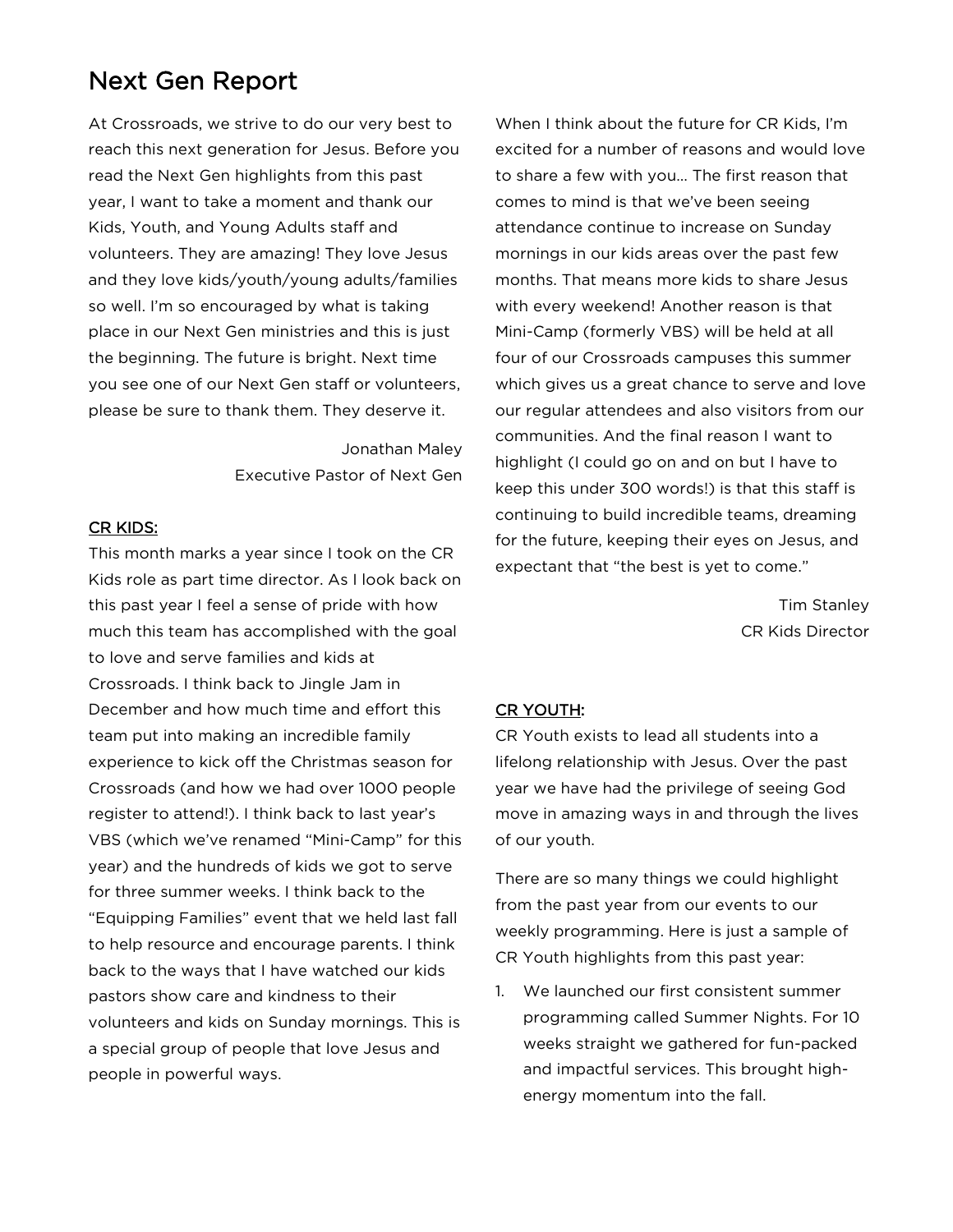# Next Gen Report

- 2. We kicked off the school year with a local Fall Retreat where we gathered 130 students and 50 adults at our Cottage Grove Campus for a weekend to grow deeper in our relationships with each other and Jesus.
- 3. We kicked off 2022 with a bang by having our first overnight retreat in two years! This was our annual winter retreat called Winter Whiteout. We had two incredible weekends of students encountering Jesus.
- 4. This year, all four youth pastors were able to preach at their campus for Youth Takeover where we bring CR Youth to a Sunday morning. That morning we saw 45 students take the next step in their walk with Jesus by getting baptized.
- 5. As we approach the end of this school year, we decided to cap the year by doing a Big Give, where we challenge our students to give towards a project that is making an impact in the world for Jesus. We partnered with Project Rescue, an organization that rescues people stuck in the grips of human trafficking. We set a goal of about \$4,000, which would be \$15 a student for our regular attendance. Over the month of April, we saw just about \$6,000 come in, we are so proud of our students and leaders!

While it's been an unbelievable year at CR Youth, we are looking forward to what God is going to continue to do in and through CR Youth as we continue to lead all students into a lifelong relationship with Jesus.

> Jessie Golnick CR Youth Lead

#### CR YOUNG ADULTS

CR Young Adults exists to help young adults find Christ-centered community and over the last year, that has happened for many young adults within and outside of our church. This past year, CR Young Adults hosted many fun events such as a block party, a pool party, a tubing night, and many more. On top of that, we have been hosting gatherings once a month. These gatherings included a time of worship, a message, and an opportunity to build community. A highlight from the past year was that we hosted our first-ever Young Adults retreat with 70 young adults. It was such a special weekend to see God moving in the lives of this generation.

God has been on the move within this ministry, and as we look forward to this next year, we know He will continue to move in a powerful way. We will continue to host events, small groups, services, and a Fall Young Adult Retreat. In addition to the above, we are excited to launch a new one-day local retreat designed specifically for young adults in August.

Because of Crossroads, more young adults are getting connected, serving, and becoming deeper followers of Jesus, and that is something to be excited about.

> Joey King Young Adults Pastor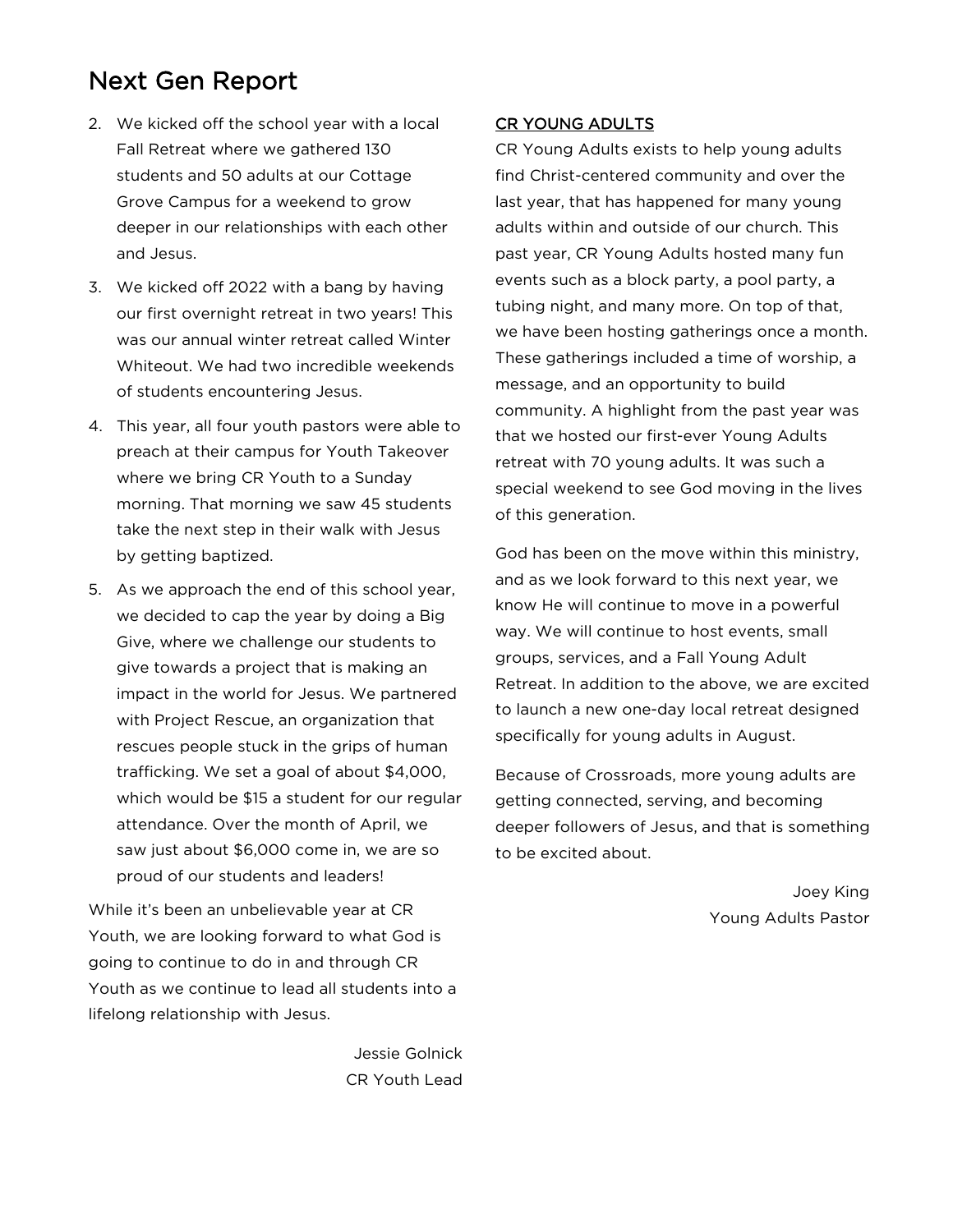# Operations Report

Another year has come and one with much happening from the operations side for Crossroads Church. Many changes have taken place, from a new church management system, new website, upgrades to facilities and grounds, and production improvements just to name a few. Financially, we have continued to improve our financial position and had our first audit in many years.

God is at work to help support all our ministry areas! More people are attending our facilities and we reopened our Cottage Grove Campus which brought several extra projects to prepare for that.

Here are some highlights from the year:

- Recruited and hired 13 staff members;
- Established shared leadership model for the TLT (Transitional Leadership Team);
- 90 day communication plan for Transitional Leadership Team;
- Consulting agreement with retiring Lead Pastor established;
- In Human Resources, we hired a part-time HR Generalist to help with training, hiring, onboarding, and staff appreciation. We also hired an experienced HR Consultant to help update the hiring and onboarding processes.
- Improvements to the staff benefits were added in November. We believe we have great benefits to help support our staff and retain them with these changes.
- We implemented Planning Center as our new church Management System. This included moving all our giving over to this new platform without losing any giving overall. We will be saving thousands of dollars in expense because of this move, plus it gives us a better

system to do ministry.

- Completed our first audit in many years. Audit found no material deficiencies. You can be confident that we are handling the generous gifts you give to CR.
- Implemented collaborative budget process and meetings with budget owners.
- We continue to pay down our debt aggressively so we can be debt free in about six and a half years (loan balance about \$4.45M).
- In the financial area we continue to improve and build consistency. Giving is strong (up about 11.6% to last fiscal year and 5.0% to budget) and expenses tracking on budget for the fiscal year ending. We continue to have at least 16 weeks for reserves (number of weeks we could operate without any income coming in).
- Renegotiated the Hasting Campus lease to three more years with five years of that option that saved us money.
- Launching a new church website in May that will engage people more like our weekends and be easier to use.
- Reopened our Cottage Grove Campus by getting the building some much needed updating, like painting inside and out and some new furnaces.
- Our Woodbury Campus had several improvements from the parking lot, to landscaping, new carpet and tile and painting. A new sign on the building is being changed out to match our present branding.
- With the strong giving, our Elders approved an extra \$200K of capital spending. This includes projects like Eagan carpeting, mic system, and landscaping; at Cottage Grove, finish outside painting, new sound board and furniture; Hastings new speakers; and Woodbury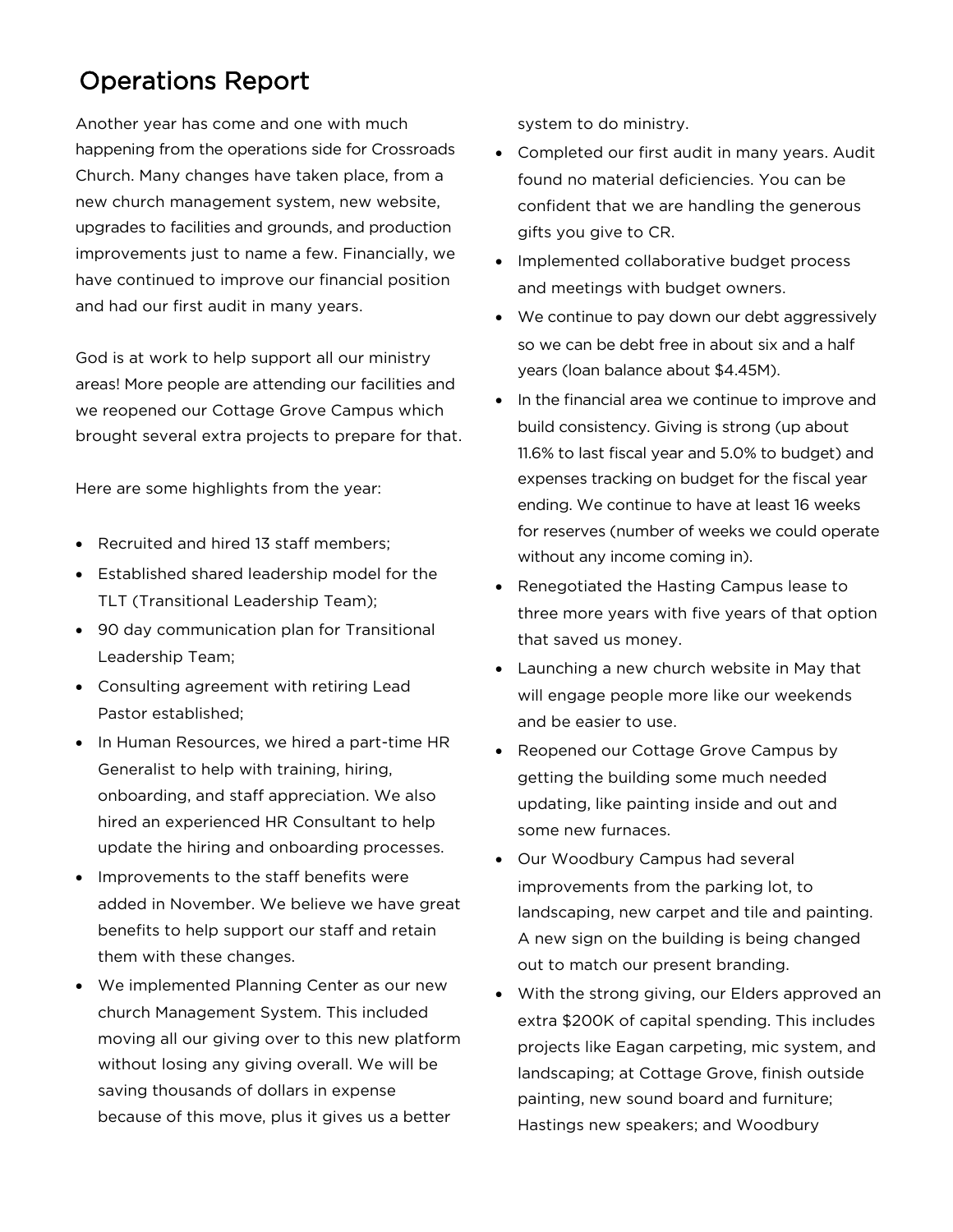# Operations Report

irrigation system, camera stands and carpeting in the main office area.

• On the technology front we added new equipment at each of our campuses to improve the weekend experience. Staff computers are updated on a schedule, so they have the equipment needed to do their job effectively.

Operationally, we are set up to continue to support the ministry and have flexibility to deal with any unforeseen situations. God is so good to supply for His Church! We are so thankful for you continued support so we can carry out our mission of "bringing more people in more places to Jesus."

> Dan Delaney Director of Operations Dave Kell Executive Pastor of Operations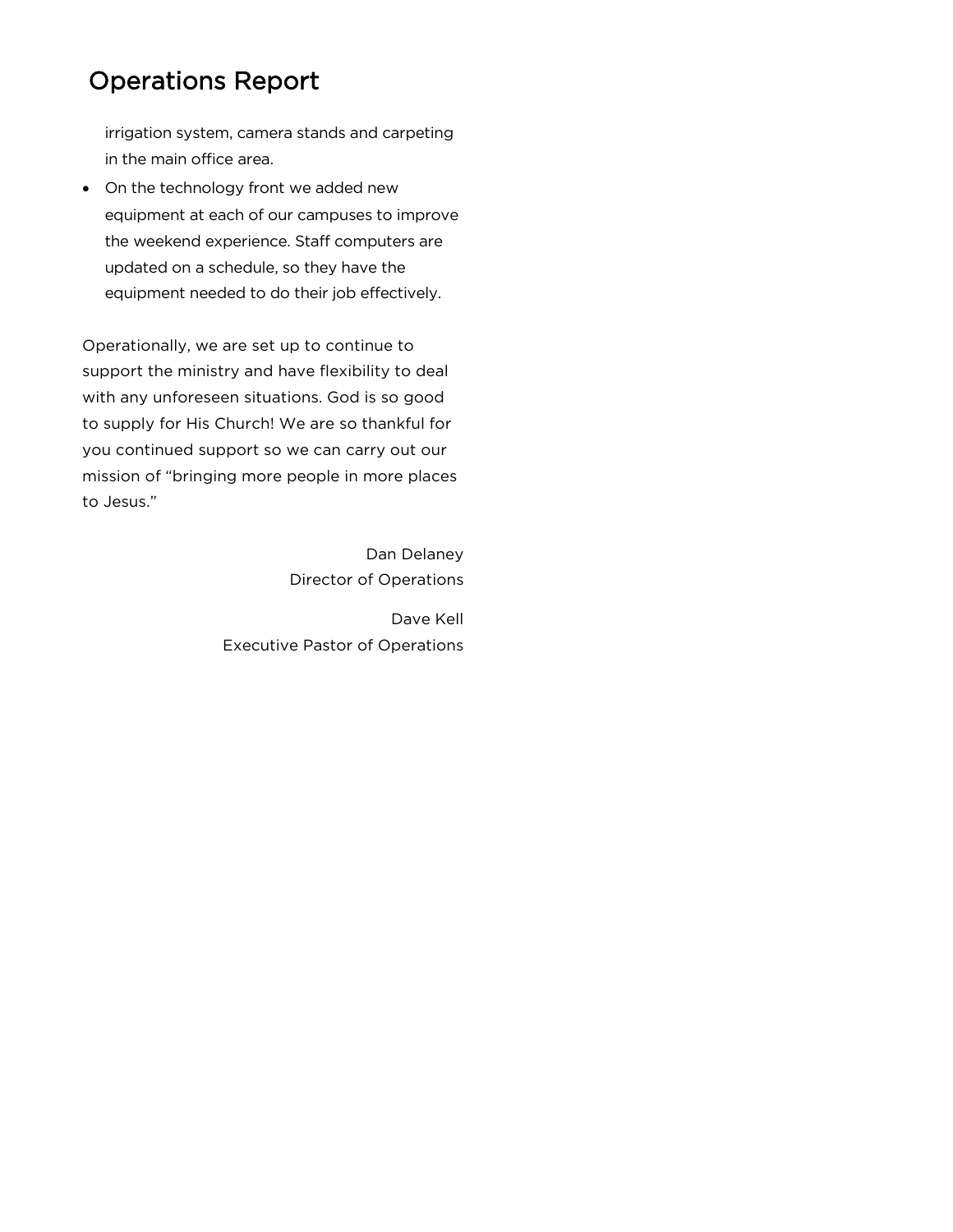## Elders' Report

The one word that represents the state of the elder board as we bring this fiscal year to a close is "thankful." We are thankful to be through the succession planning for Phil Print's retirement. After many nights of discussion, debate, thought, and prayer, we are thankful for God leading us to a plan for strong leadership of Crossroads Church for many years ahead. As we look back on the process, God's hand was certainly in it through the twists and turns it took over the past few years.

We are thankful for the strong leaders we have in Joelle Hassler, Jonathan Maley, and Dave Kell, who will lead Crossroads through our next level of growth. In church ministries, finding someone who is a great communicator (aka preacher), and who can also manage people well is a very difficult find. Most great preachers are poor managers of people. Crossroads is blessed with two great communicators who also have great management skills: Joelle and Jonathan. Having spent many years in church leadership, I can't stress enough what a blessing it is to have great communicators who can also manage well. To top it off, Crossroads has been blessed with many great communicators beyond these two to carry the load so we can be sure that every weekend we will have fresh and effective communicators delivering messages that move people to life change.

We chose a leadership team approach rather than a single leader approach for a few key reasons. First, in any organization, the leader who follows a long-term highly successful leader is most often doomed to failure for no other reason than the new person isn't the old person. Given the high potential of our leaders under

Phil, we didn't want to put any one of them in a situation where they are set up for failure. The other key reason for a team approach is simply the size of the role. With four campuses and over 3000 attendees, expecting one person to write, preach, and lead the organization and do all three of those things extremely well isn't realistic. Dave Kell's role was added to the leadership team to manage the business side of the organization. This role manages the corporate side of Crossroads: finance, accounting, HR, buildings and grounds. As a retired manufacturing executive, Dave brings great experience to Crossroads which allows the pastoral staff to focus on their goal of bringing life change to our communities.

The elders are also very thankful for all of you who call Crossroads your church and your commitment to give of your time, talents and resources. Your support of Crossroads through a pandemic with the mandates and restrictions imposed upon us over the past two years is amazing. While churches around the world struggled or failed during this difficult time, you stepped up your commitment level. Thank you all for your commitment to bringing life change to those in our communities and around the world who need it.

Lastly, the elders are thankful for Pastor Phil's 30 years of excellent service to Crossroads. The "DNA of Crossroads" as we call it, came from Phil's desire to build a church for people who have given up on church but haven't given up on God, a church where no perfect people are allowed. You've heard our slogans over the years. They all point to one main mission: change lives by introducing people to Jesus.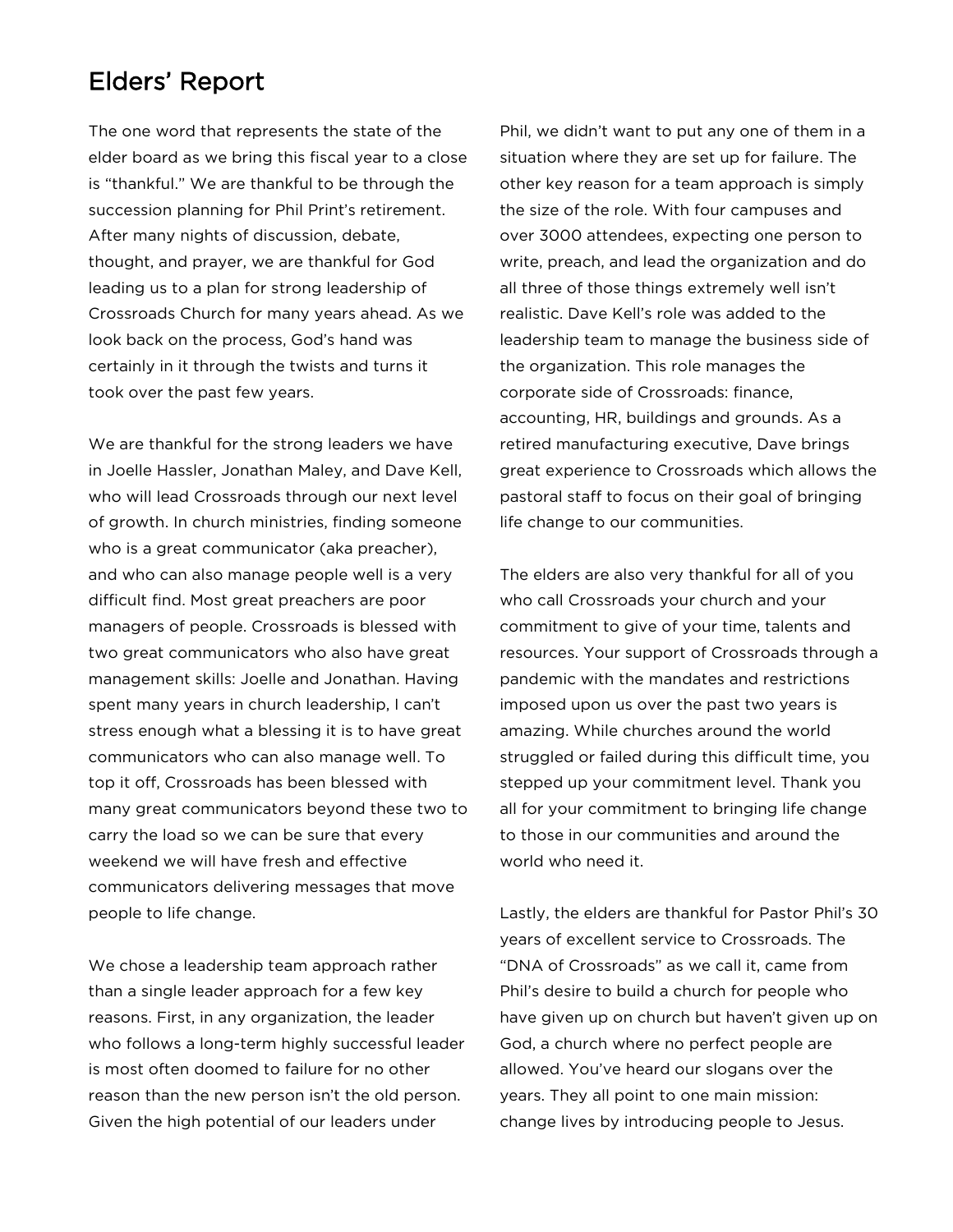# Elders' Report

Phil's focus on the life change available through Jesus grew Crossroads into what it is today. Our job over the past many years was to put a good process in place to continue this life change work long after Phil, and the rest of us for that matter, retire. Thank you, Phil, and everyone who has called Crossroads "home" over the past 30 years. Heaven's population will be higher because of your commitment.

> Paul Curtis Elder Board Chairman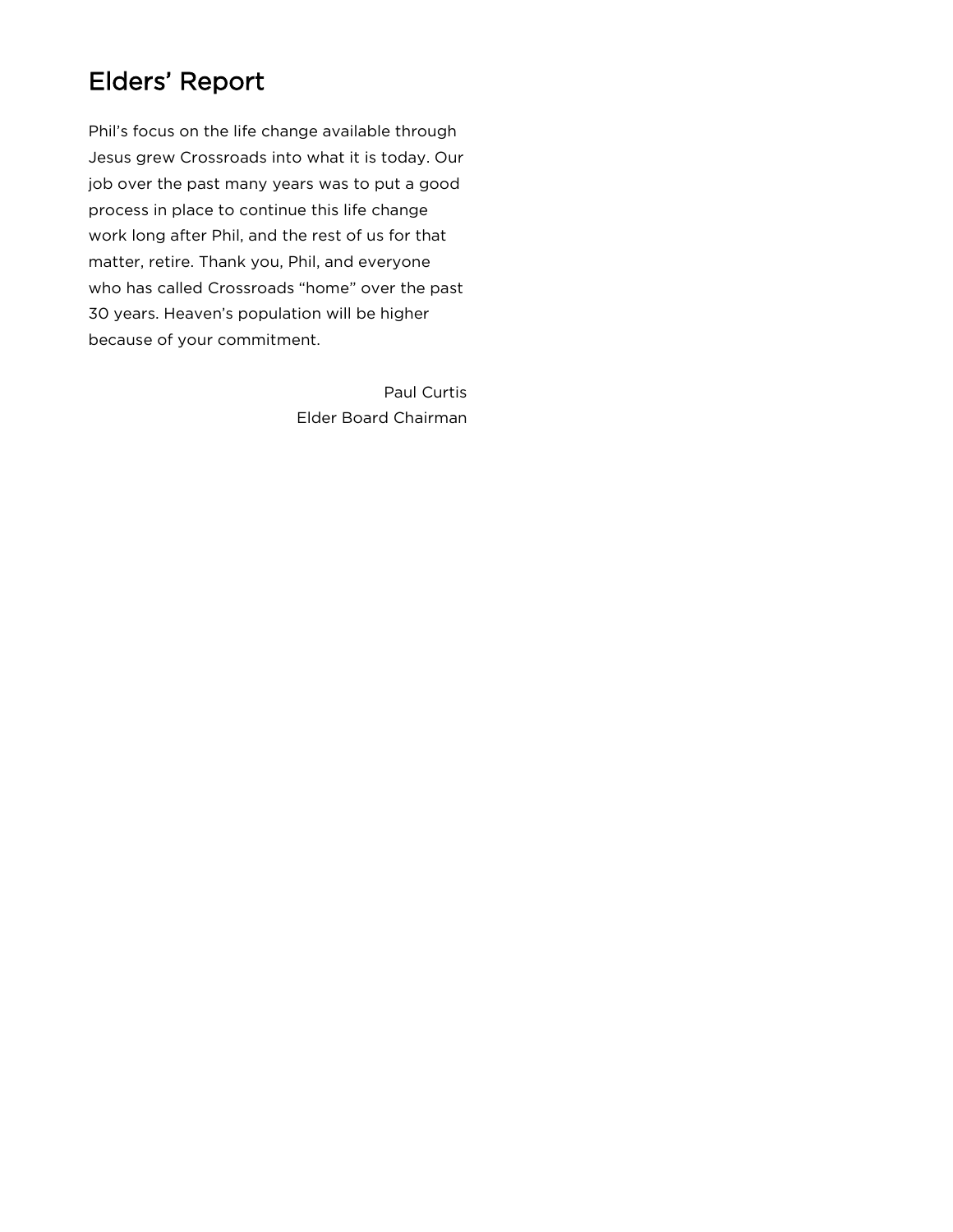